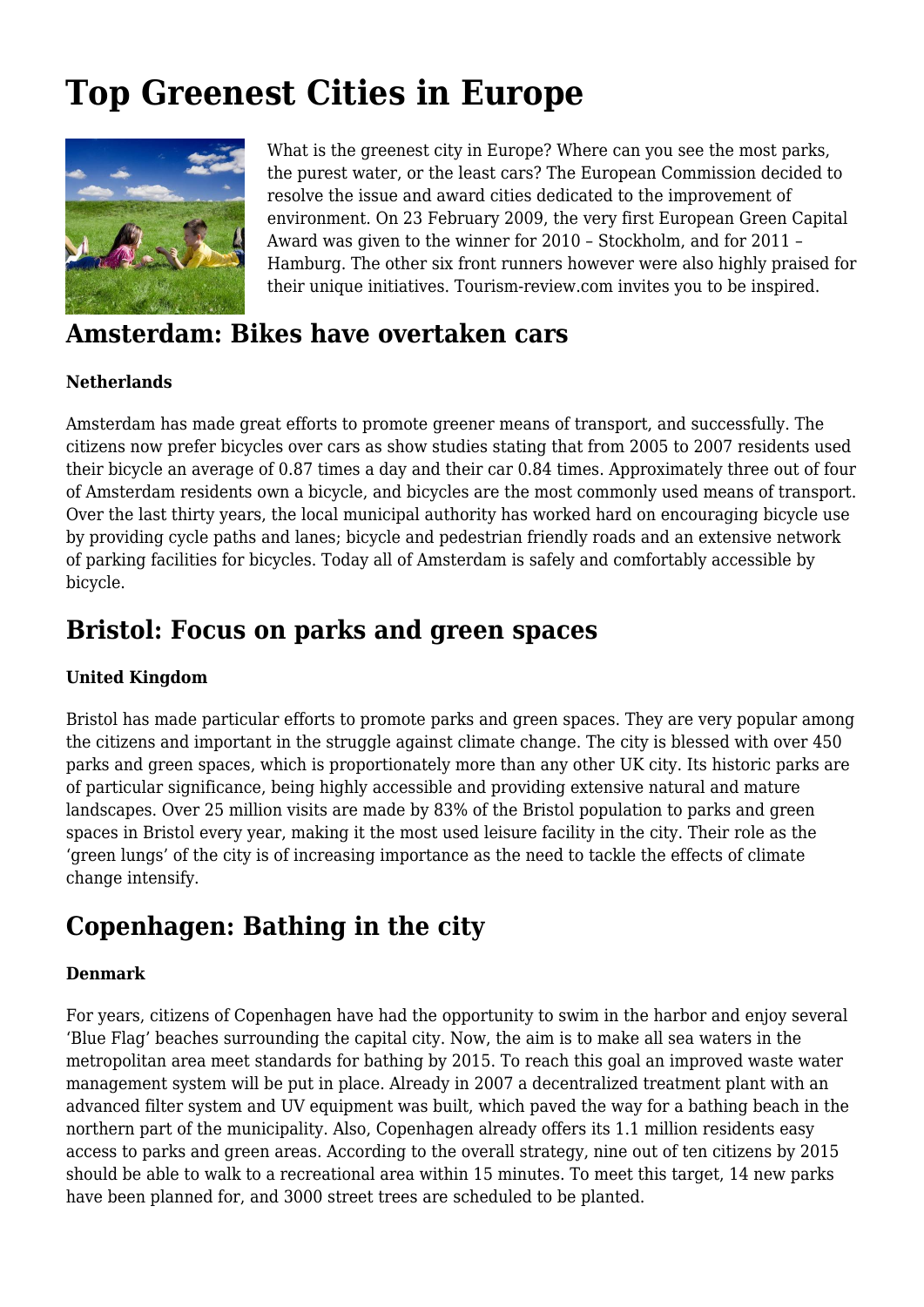# **Freiburg: Energy from wind, sun and water**

#### **Germany**

Freiburg is working on a concept of supplying all public facilities with eco-power. The city in Southern Germany is the hottest and sunniest major city in Germany. The sun, together with the wind and the waters of small rivers feeding into the nearby Rhine, play a role in supplying the city with electricity. As of today 4 per cent of the city's electricity consumption is derived from renewable energy sources. The aim however is to reach 10 per cent by 2010. Wind power and bio mass are the major sources of renewable energy, and the city council plans to expand the capacity of wind mills and bio mass plants in the city area. A smaller share of renewable energy is also covered by hydro- and solar power and by 2010 solar energy should provide for 1.2 per cent of the city's power needs. Today the share is 0.85 per cent.

# **Hamburg: Green development in Europe's 2nd largest port**

#### **Germany**

The Port of Hamburg is Europe's 2nd largest in terms of number of containers handled. With a growing number of containers going in and out of the port, expansion is an issue continuously being discussed. However, instead of geographical expansion into the surrounding areas the increasing capacity needs are met by making more efficient use of existing land and generating new areas by filling in expendable harbor basins. Despite a growing number of containers handled in the port, the overall CO2 emissions from transport from Hamburg City has been kept at a steady level for the past ten years. This success can partly be explained by the efforts which the Port Authority has put into improving air quality in the heart of the big city. For instance, the Authority supports and assists terminal management enterprises in climate protection initiatives such as van carriers with hybrid drive, power feeds at gantry cranes and light management in logistic halls. Hamburg is the Green Capital 2011.

### **Münster: 40 per cent less carbon dioxide by 2020**

#### **Germany**

Münster is considered the cultural capital of Westphalia in Western Germany. The City Council put into action a climate protection concept as early as 1995. Today a coordination unit supervises the more than 80 projects that are destined to help reduce carbon dioxide emissions by an ambitious 40 per cent by 2020. Sustainable traffic solutions help getting closer to this aim. Half a million bikes have been counted in Münster and the traffic planners give every support possible by leading bike riders through on privileged routes. Münster's old fortification wall, dating from the middle ages, is nowadays a bicycle highway – a 4.5 km long green belt round the city centre. No wonder that with a share of almost 40 per cent, bicycles are more important than cars in Münster.

# **Oslo: Toll ring leads to improved public transport**

### **Norway**

Over the past years, establishing a toll ring has been discussed in many European cities. In Oslo such a toll ring was put in place as early as 20 years ago. The toll ring has reduced road traffic volumes in the city centre by an estimated 3-5 per cent. But first and foremost it has raised money for public transport systems and service, as 45 per cent of the revenue from the toll ring is reserved